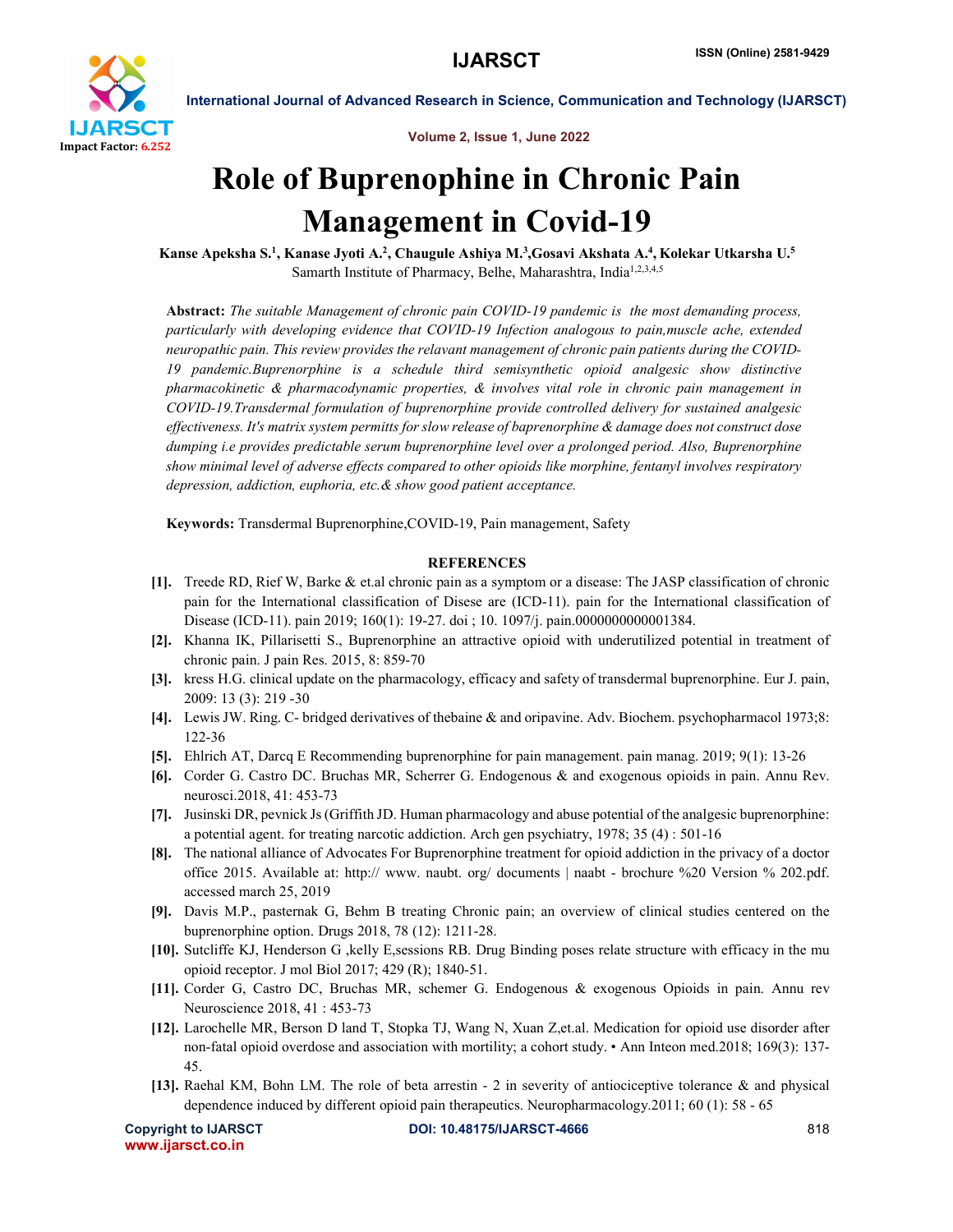

International Journal of Advanced Research in Science, Communication and Technology (IJARSCT)

### Volume 2, Issue 1, June 2022

- [14]. Just s. Illings & Trester Zedlitz m. Lau EK, Kotowski SJ, Miess E,et al.differentiation of opioid drug effect by hierarchical multi- site. phosphorylation, mol pharmacol. 2013; 83 (3):693-9:
- [15]. schulz s. mayer D. Pfeiffer M, Stumm R , Koch T, Hollt V. morphine induces terminal micro-opioid receptor desensitization by sustained phosphorylation of serine 375 -EMBO J, 2004; 23 (16): 3282-9
- [16]. Saidak Z, Blake Palmerk & Hay DL, Northup JK, grass M. Differential activation of g-protein by mu opioid agonists. Br J. Pharmacol.2006;147(6):671-80
- [17]. 17)Huesti's MA, cone. EJ, pirny so, Umbricht A, preston kl. Intravenous Buprenorphine & nor- buprenorphine -pharmacoKinetics In Human. Drug alcohol depend, 2013;131 (3): 258-62 •
- [18]. kuhlman JJ Jr, Lalani S, magluilo J Jr, Levine B, Darwin W. D Human pharmacokinetics of intravenous, sublingual & and buccal buprenarphine J Anal Toxical, 1996; 20(6): 369 - 78
- [19]. Batrans® (Buprenorphine transdermal system) [prescribing information), Stamford, ct:perdue pharma L.P.;2018
- [20]. Aiyer R, Gulati A Gungors, Bhatia A,Mehta N. treatment of chronic pain with various buprenorphine formulations :a systematic review of clinical studies, Anesth analg. 2018; 127 (2): 529-38
- [21]. Elkader A, Sproule B. Buprehorphine: clinical pharmacokinetics in the treatment of opioid dependence, clin pharmacokinet, 2005; 14 (7):661-80
- [22]. stinchcomb Al, Paliwal A , Dua R Imoto H wood ward RW flynn GL. permeation of buprenorphine and its 3 alkyl - ester prodrugs through Human skin, pharm Res. 1996; 13 (10):1519-23.
- [23]. Probuphine [ Prescribing information]. South san francisco, CA. Titran pharmaceuticals, Inc, 2018.
- [24]. kobayashi k, Yamamato T, Chiba K, Tani M, shimada N, Ishizaki T, et al. Human buprenorphine Ndealkylation is catalysed by cytochrome P450 3A4 Drug metabet Dispos. 1998;26 (8) 818-21
- [25]. Picard. N, cresteil T, Djebli N, market P. In Vitro metabolism study of buprenorphine: evidence for new metabolic pathways.Drug metabolism Dispose.2005;33(5):689-95.
- [26]. Huang P, kehner GB, cowan A, Liu-chen LY, comparison of pharmacological activities of buprenorphine and nor - buprenorphine is a potent opioid agonist. J. pharmacol Exp. Ther 2001; 297 (2): 688 - 95
- [27]. Ohtani M. Kotaki H. Sawada. Y. Iga T. Comparative analysis of buprenorphine and nor- buprenorphine induced analgesic effects based on pharmacokinetics pharmacodyamic modeling. J pharmacol Exp. then 1995;272 (2): 505-10
- [28]. Brewster D, Humphreg: MJ, Mcleavs M.A. Biliary excreation ,metabolism and enterohepatic circulation of buprenorphine. Xenobiotic 1981 ; 11 (3); 189-96
- [29]. Cone EJ, Gorodetzky CW,Yousefnejad D, Buchwald WF,Johnson RE. The metabolism and excreation of buprenorphine In Humans Drug metab. Dispos, 1984. 12 (5): 577-81
- [30]. Johnson RE, Fudala PJ Pyne R Buprenorphine consideration for pain management. J pain symptom manage 2005 Mar; 29 (3):297-326
- [31]. Dahan A. opioid induced respiratory effects : new data on buprenorphine. patient med 2006; 20 suppl.1:53-8
- [32]. Batrans 5,10 and 20 ug/h transdermal patch : EV summary of product characteristics (online) available from. URL: http: // www.mediacines. Org.uk/ emc/mediaine | 16787 (Accessed 2011 Aug 2)
- [33]. Butrans (Buprenorphine) transdermal System for transdermal administration; Us prescribing [online]. Available from URL: http:// www.purdue pharma. com/pi/prescription/ butranspi: pdf (Accessed 2011 Aug 2)
- [34]. Mundin GE, Smith KJ, Bailey P.pharmacokinetics of transdermal buprenorphine compared with sublingual buprenorphine, in healthy Volunteers. [poster). Royal college of general practioners Annual primary care conference; 2011 oct 20-22, Liverpool
- [35]. kitzmiller J, Groen D, singh A.et.al. Multiple application pharmacokinetics and adhesion analyses of a buprenorphine transdermal system [abstract no. 328]. J. pain 2011 Apr;12 suppl. 1(4): P58
- [36]. vallejoR, Barkin RL, Wang vc.pharmacology of opioids in the treatment of chronic pain syndromes.pain phys. 2011; 14 (4):E343-E360360
- [37]. Pergolizzi J, Boger RH, Budd K, et al opioids. and management of chronic severe pain in elderely: consensus statement of an international expert panel with focus on the six clinically most often used World Health